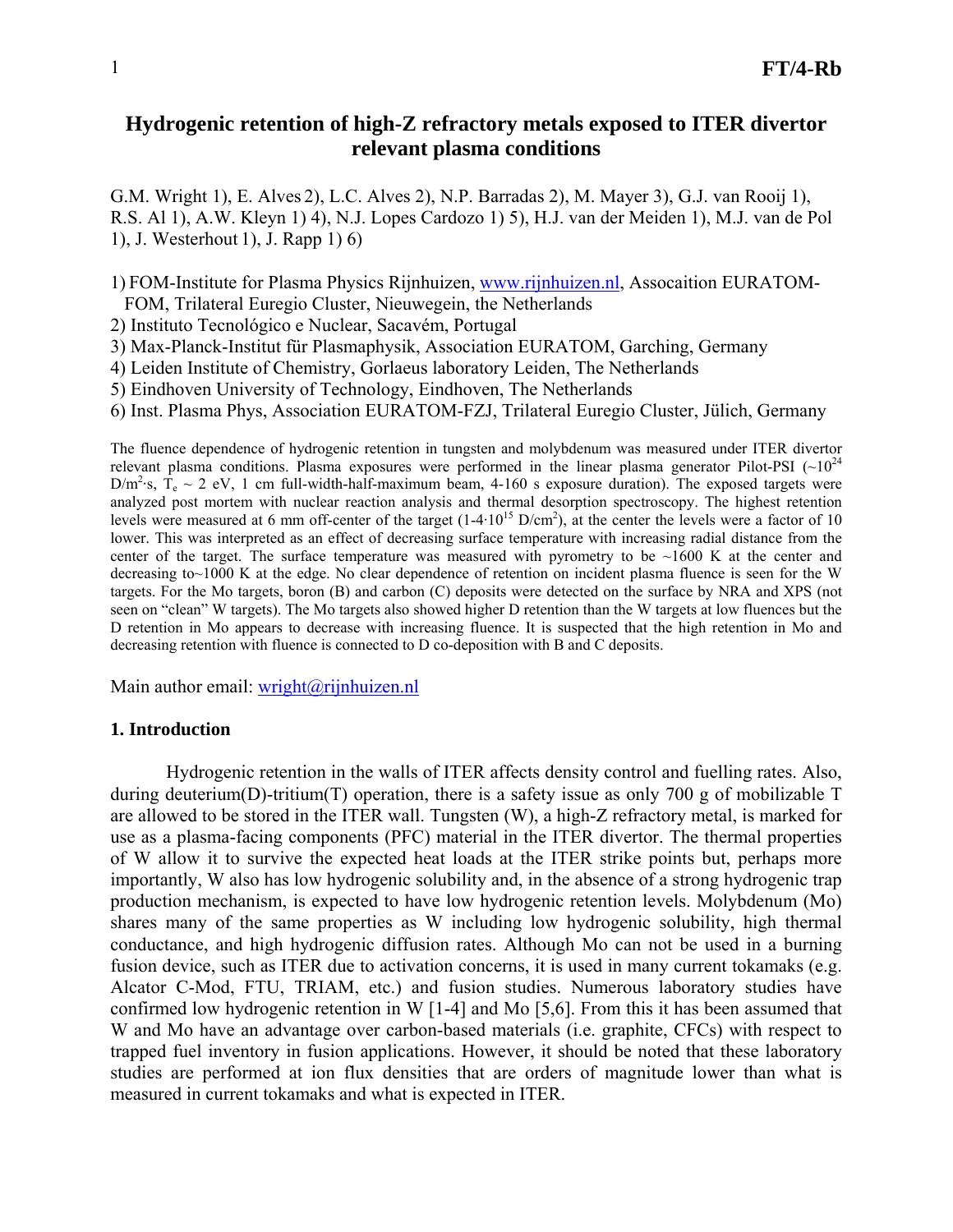Recent studies have identified a mechanism for trap production in refractory metals that may be linked to high plasma flux densities. It has been postulated that exposure of refractory metals (W and Mo) to a high flux of low energy  $(\leq 200 \text{ eV})$  ions leads to a build-up of stresses in the material lattice due to the low hydrogenic solubility of these metals [3,4]. These stresses are relieved through deformation of the lattice and the creation of vacancies, dislocations or voids, which then represent hydrogen trapping sites. There are indications that this trap production mechanism is dependent on the incident ion flux density [3], but the relationship and how it extrapolates to ITER-relevant flux densities is not clear.

 A campaign in Alcator C-Mod was performed with bare Mo PFC (10-15 at% B on the surface of most tiles). During this campaign 10 plasma discharges were specifically devoted to deuterium (D) retention with care taken to avoid disruptions and having similar discharge characteristics. For those dedicated discharges, the D retention increased linearly at roughly 1% of incident fluence depending on how the retained and incident fluences are calculated [7]. Both the rate of this D retention and the lack of saturation in the Mo PFCs are unexpected. It was also clear that the retention was not due to co-deposition with B [7]. The amount of retention was measured by gas balance calculations and exceeds any level of retention measured in W in laboratory experiments. This raises the question of whether or not W and Mo truly have similar retention properties, especially in a high plasma flux environment, such as a tokamak divertor.

 The purpose of this study is to expose poly-crystalline tungsten and molybdenum samples to plasma flux densities and energies that are expected at or near the ITER divertor strikepoints. This allows the hydrogenic retention at these high flux densities  $({\sim}10^{24} \text{ D/m}^2 \text{·s})$  to be measured experimentally rather than relying on extrapolations from ion beam or low-density plasma experiments. This also can demonstrate any differences in the retention properties of these two refractory metals at high plasma flux densities, which would allow for a better understanding and comparison of laboratory and tokamak retention results found in literature.

## **2. Experiment**

 W and Mo targets were exposed to ITER divertor-relevant deuterium plasmas in the linear plasma device Pilot-PSI. The cascaded arc plasma source used in Pilot-PSI produces high plasma densities ( $\leq 10^{21}$  m<sup>-3</sup>) at low electron temperatures (T<sub>e</sub>  $\leq$  5 eV) [8]. The plasma is magnetically confined with an axial B-field to a narrow column (FWHM  $\sim$  1cm) with the highest densities and temperatures located at the center of the column. The plasma electron density and temperatures are measured with Thomson scattering [9]. A 1-D spatial scan of the electron density and temperature across the column width for a typical plasma exposure can be seen for both the W and Mo exposures in Fig. 1. Each plasma shot ran for a maximum of 20 s and the n<sub>e</sub> and  $T_e$ values are repeatable to within 10 % for each shot. For targets with exposure times  $>20$  s, multiple, sequential 20 s shots were used. All W targets were electrically grounded for the exposures.

 The W and Mo targets are mechanically clamped to an actively-cooled copper heat sink. A Mo clamping ring is used to secure the target to the heat sink. The surface temperature for the W exposures was measured with a vis-IR spectrometer (600-950 nm) and a single-colour pyrometer. The surface temperature for the Mo exposures was measured with a near-IR (900-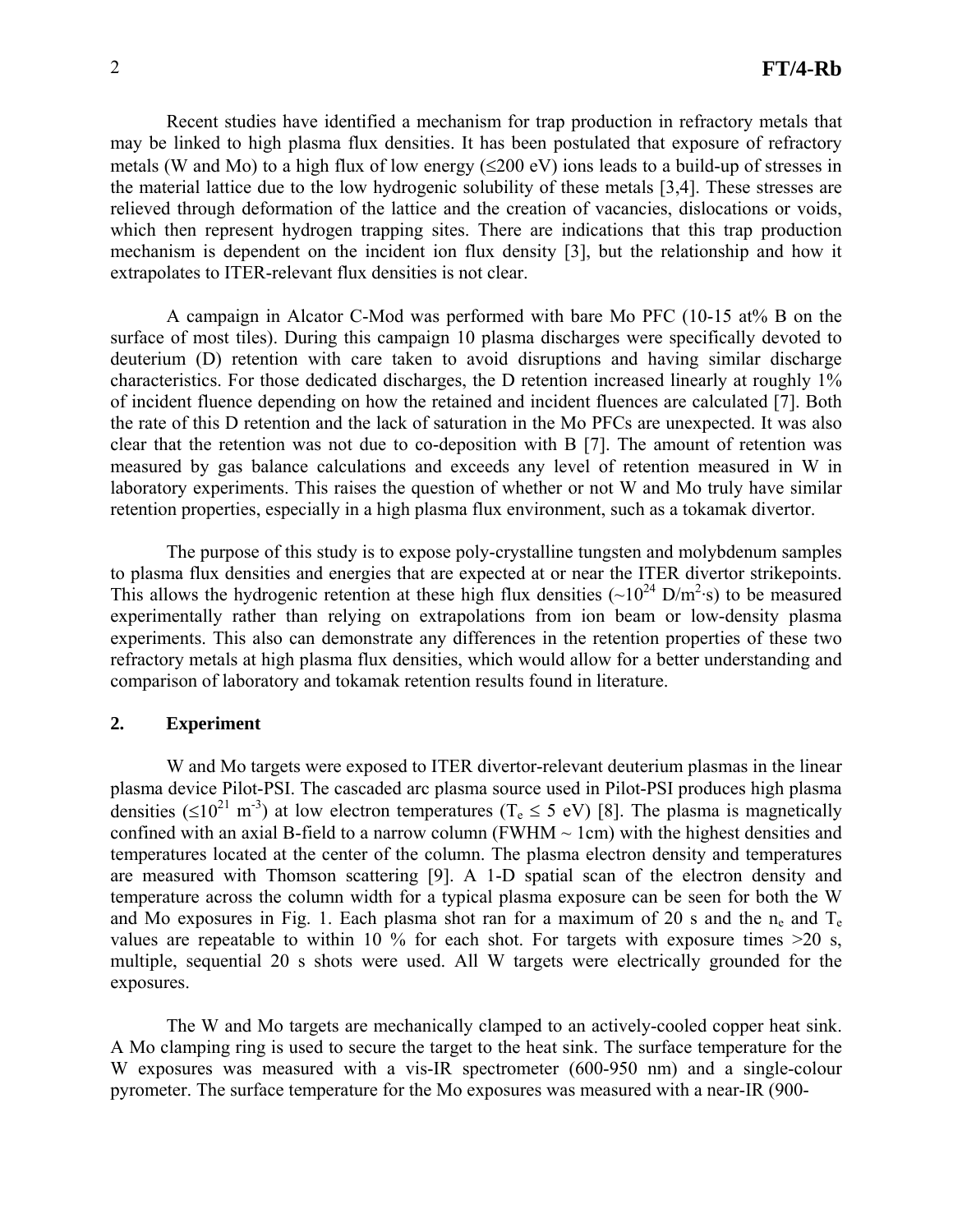

*Fig. 1: a) Electron density and b) electron temperature from a typical Thomson scattering profile in the vertical (Y) direction for the Pilot-PSI plasma column. c) The surface temperature of the W and Mo targets as a function of radial position (may be an over-estimation, see section 3).* 

1700 nm) multi-wavelength spectropyrometer. 1-D surface temperature profiles were obtained by shifting the analysis area across the target for sequential plasma discharges and can be seen for W and Mo in Figure 1c. Typical central surface temperatures are  $\sim$ 1600 K and decreasing to  $\sim$ 1000 K near the edges of the target. It should be mentioned that there are indications that these pyrometery measurements significantly over-estimate the true target temperature. This will be discussed in more detail in section 3. All targets are disks of 20 mm diameter (16 mm diameter exposed area) and 1 mm thickness. All targets are exposed in the "as received" condition (rough surface, unannealed). Both Mo and W were purchased from Plansee and had an atomic purity content of 99.9 % and 99.97 % respectively.

 The hydrogenic retention was determined with ex-situ nuclear reaction analysis (NRA) using the D( ${}^{3}$ He,p) $\alpha$  reaction. For the W targets, 2.0 MeV  ${}^{3}$ He ions incident to the surface yield a probing depth of  $\sim$ 3 µm. For the Mo targets, 2.5 MeV  $^3$ He ions incident to the surface yield a probing depth of ~4  $\mu$ m. B and C were detected using the <sup>10</sup>B(<sup>3</sup>He,p<sub>1</sub>)<sup>12</sup>C and <sup>12</sup>C(<sup>3</sup>He,p<sub>1</sub>)<sup>14</sup>N reactions at 2.5 MeV. The NRA technique has the advantage of measuring the local concentration of D within the beam spot  $(-1)$  mm diameter) but only to the depth of the <sup>3</sup>He ion range. The hydrogenic retention of the W targets is also determined by thermal desorption spectroscopy (TDS). TDS has the advantage of determining the hydrogenic retention from the entire bulk of the W but it has not spatial resolution and so the retention is averaged over the entire surface. The TDS is performed by clamping the W target to a ceramic heater and linearly ramping the temperature to 1273 K at a ramp rate of  $\sim$ 1 K/s and monitoring the mass 3 (HD) and mass 4 (D<sub>2</sub>) signals with a quadrupole mass spectrometer. These singals are calibrated with  $D_2$  and  $H_2$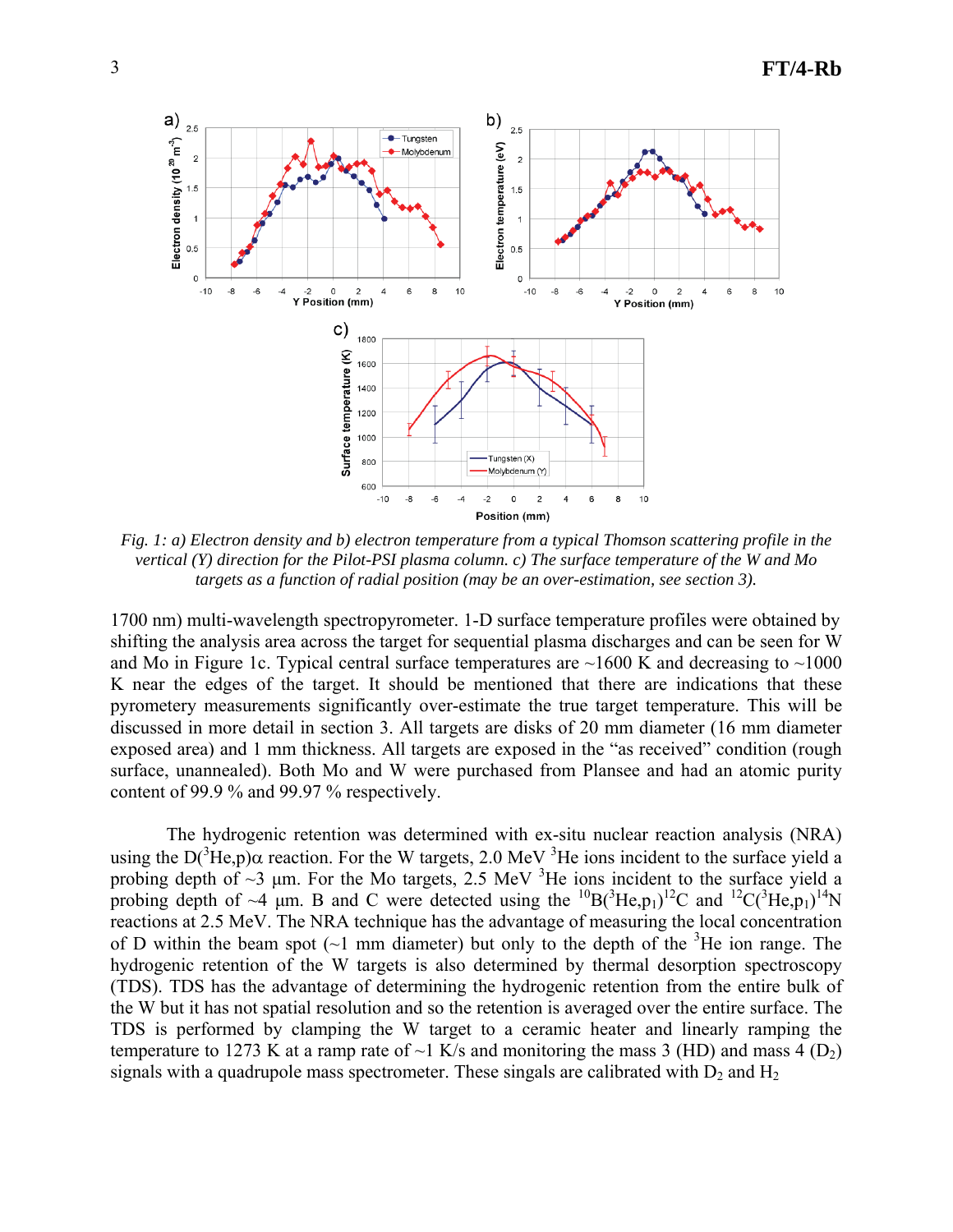

*Fig. 2: A 2-D NRA spatial scan of the W and Mo target with 80 s plasma exposure time.* 

calibrated leaks. The mass 3 calibration is taken as the average of the mass 4 and mass 2 calibrations.

#### **3. Results and Discussion**

The NRA results were taken from various points on the target surface and each point corresponds to a different set of plasma parameters and surface temperature (see Fig. 1). The different analysis points on the surface correspond to different D retention rates. A 2-D NRA scan (see Fig. 2) of W and Mo targets with 80 s of plasma exposure reveals that the D retention increases with radial distance from the center in all directions. It should be noted that measurements at 8 mm off-center are at the point where the molybdenum clamping ring overlaps with the W target, so shadowing effects from the molybdenum ring could be responsible for the low retention measurements at some of the 8 mm off-center points. It is well known that surface temperature plays a role in the hydrogenic retention properties of W and Mo [1,2,5], and there is a large difference between the measured temperature at the center of the target  $(\sim 1600 \text{ K})$  and at the edge  $(\sim 1000 \text{ K}$ , see Fig. 1c). Thus it is likely that the lower surface temperatures in the offcenter regions are responsible for the higher D retention measured there despite this being a region of lower plasma flux and fluence.

The D retention is also measured as a function of plasma exposure time, which can be converted to fluence with the use of the Bohm sheath criterion and the Thomson scattering profile. In Fig. 3 the areal D retention  $(D/cm^2)$  in the first 3 µm of the W surface and 4 µm of the Mo surface is plotted as a function of plasma exposure time for the center of the target (0 mm) and a point 6 mm off center. The measured retention at the center point is typically very low (D concentrations  $\leq 4 \cdot 10^{14}$  D/cm<sup>2</sup>) for both W and Mo despite the high plasma flux density  $({\sim}10^{24} \text{ D/m}^2 \text{ s})$  received in that region. The 6 mm off-center point has an order of magnitude or more higher retention than the center point for all targets despite being in a region exposed to lower flux densities  $({\sim}10^{23} \text{ D/m}^2 \text{ s})$  and fluences.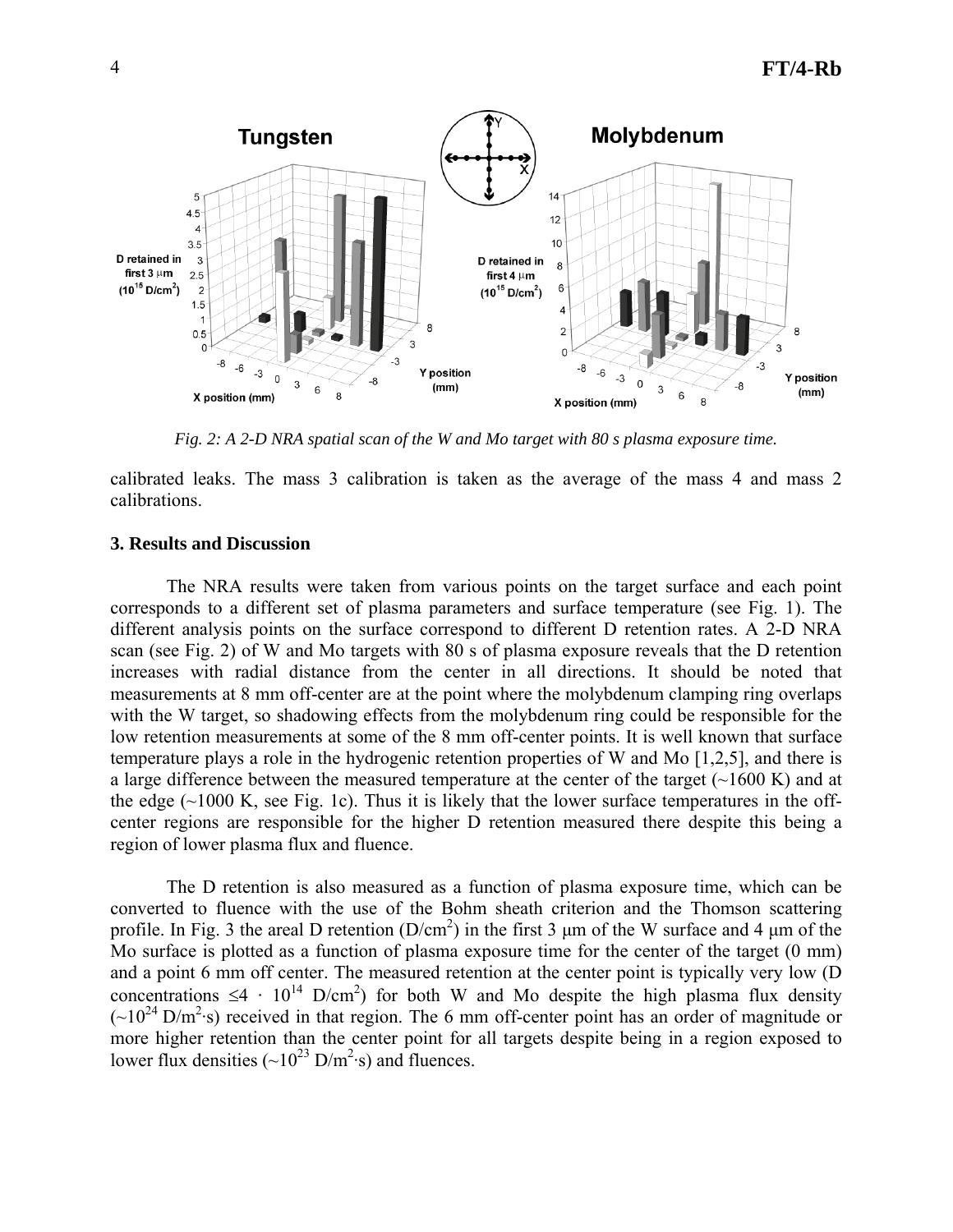

*Fig. 3: D retention in W and Mo as determined by NRA as a function of plasma exposure time for the center of the target (T<sub>surf</sub> ~ 1600 K, ~10<sup>24</sup> D/m<sup>2</sup>·s) and a point 6 mm off-center (T<sub>surf</sub> ~ 1100 K, ~10<sup>23</sup> D/m2 ·s). Total fluence can be calculated using the appropriate plasma flux density and exposure time*

Another observation from Fig. 3 is that, for the 6 mm off center spot, the retention in Mo is significantly higher than in W for the lower fluences/exposure times. However at the higher fluences the retention in W and Mo are very close in value. In fact, the retention in Mo appears to be decreasing with increasing plasma fluence. The Mo target with 10 s of plasma exposure had a measured surface temperature of  $\sim$ 200 K less than all other Mo targets. This helps explain why particularly high retention and deposition is seen in this target, especially for the 0 mm position. However, all other targets had measured central (0 mm) surface temperatures within 50 K of those shown in Fig. 1c. Another likely influence is surface contamination. For the Mo targets there is a layer of deposited boron (as measured by XPS and NRA) that likely originates from boron nitride spacers that are used in the plasma source. An unusually high content of carbon is also detected in the off-center spots analysed by XPS and NRA. The source of this carbon contamination is less obvious, but there are certainly many surfaces inside Pilot-PSI that have



*Fig. 4: The D concentration for a position 6 mm off-center for W and Mo targets. The boron and carbon content for the Mo targets as measured by <sup>3</sup> He NRA is also shown. The W target showed no signs of boron or significant carbon deposition on the surface.*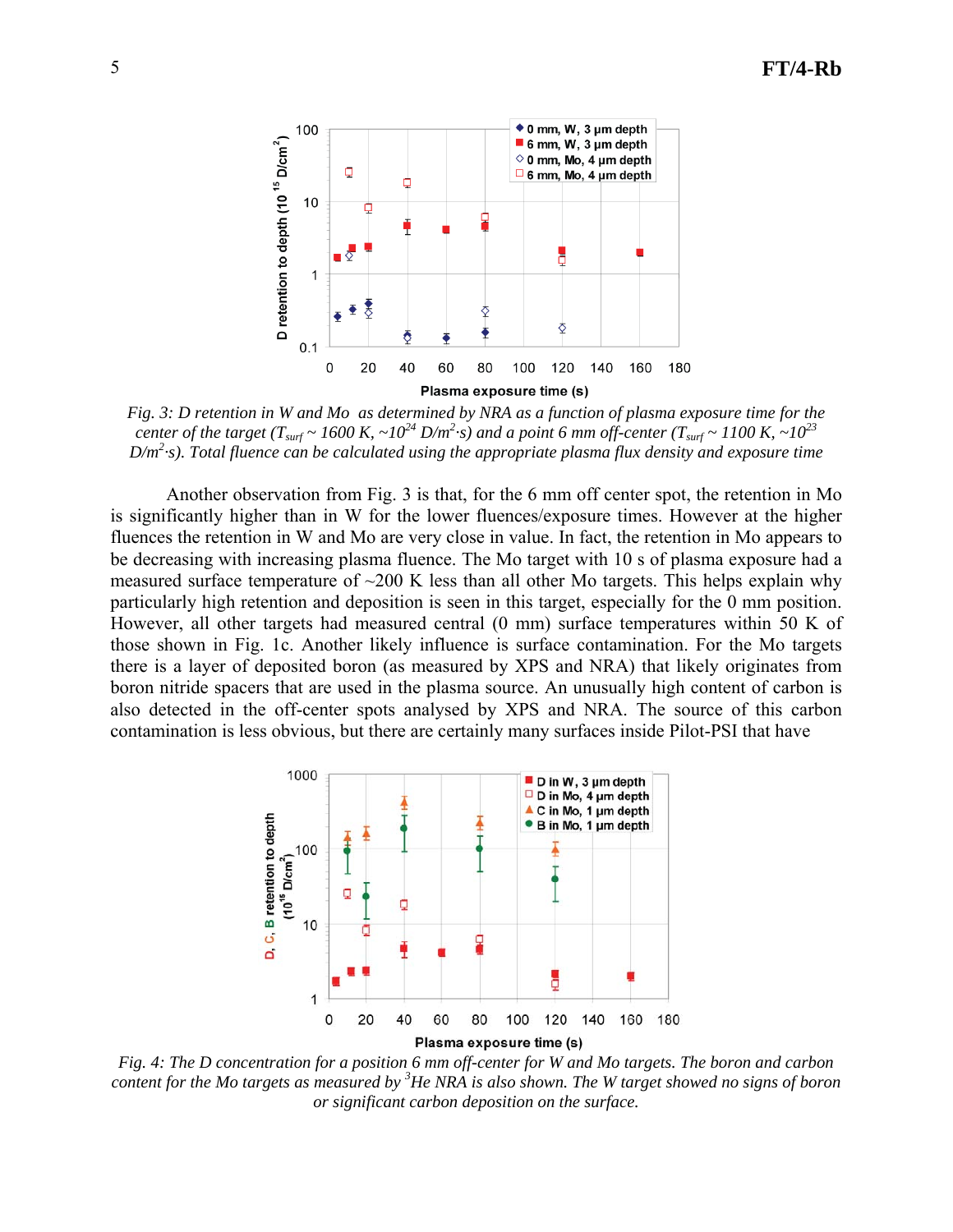

*Fig. 5: a) The retained D in W and Mo targets as a function of incident D ion fluence and b) the mass 4 (D2) desorption spectra as a function of desorption temperature for W and Mo targets with 40 s plasma exposure* ( $-4.5 \cdot 10^{21}$  D total fluence).

carbon coatings from previous carbon erosion and methane puff experiments. However, these layers of boron and carbon were not detected on the previously exposed W targets, so it is deduced that the surface deposition is likely due to the use of an unconditioned plasma source. A plot of the D, B, and C content for the Mo target (as well as the D content for the W target for comparison) is shown in Fig. 4. There is some correlation between the D content and the B and C content, however the D content decreases by approximately an order of magnitude as the fluence increases while the B and C content only decreases by a factor of  $\leq 2$ , if at all.

The TDS results in Figure 5a show the total retained D in the W targets as a function of total incident D fluence. The incident fluence is calculated based on an integration of the local flux density (assuming Bohm sheath criterion) as determined by the Thomson scattering profiles (Figure 1). The Mo target with 40 s of plasma exposure is also included in the plot. In figure 5b, the mass  $4 (D<sub>2</sub>)$  desorption signal is plotted as a function of temperature for the Mo and W targets with 40 s of plasma exposure.

Much like the NRA results, the TDS results show the D retention in W has no apparent dependence on the incident plasma fluence as seen by the scatter in measured retention values in Figure 5a. The total D content in the Mo target is a factor of  $\sim$ 6 greater than the corresponding W target. This is similar to what was seen with NRA at 6 mm off center where the Mo target had a D content a factor of  $\sim$ 4 greater than the W target (for 40 s, see Fig. 2). The absolute value of the D retention in the W and Mo is low when compared to the incident D fluence (retained fraction  $10^{-7}$ - $10^{-5}$ ). The mass 4 signal from the thermal desorptions of the W and Mo targets with 40 s plasma exposure is plotted in Fig. 4b. From the clean W target there are desorption peaks at  $~600$ K and  $\sim$ 1050 K with the higher temperature peak dominating the retention. For the Mo target with B and C deposition there are desorption peaks at  $\sim$ 730 K and  $\sim$ 1050 K (note the spike in the 1050 K peak was due to momentary loss of temperature control) with the lower temperature peak dominating retention.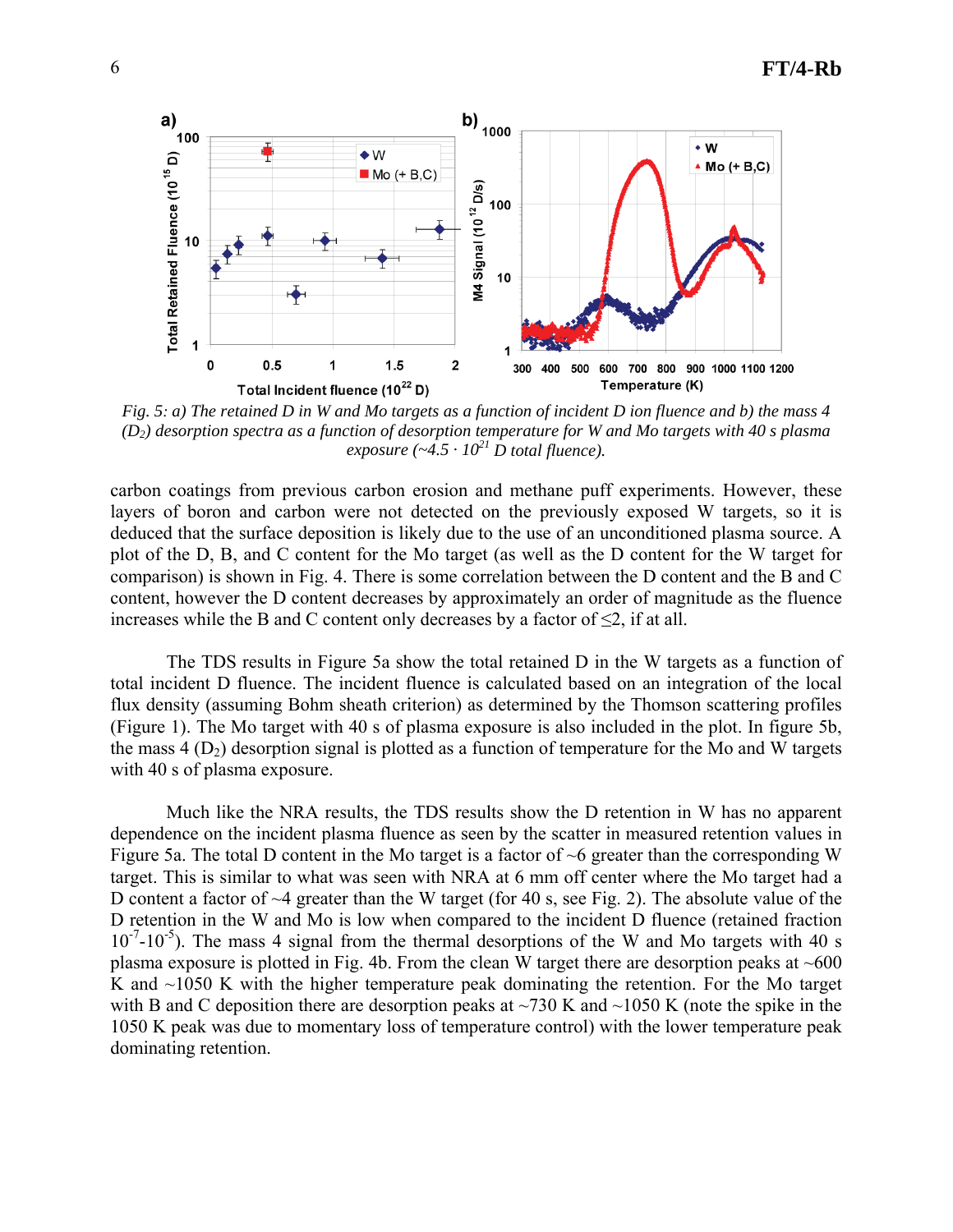The high temperature peaks for both W and Mo have similar magnitudes and occur at similar temperatures, likely indicating that this peak corresponds to a trapping mechanism that is occurring in both materials, which is thought to be the trapping of D in voids and vacancy clusters. The lower temperature desorption peaks are the origin of the differences in retention properties between these two targets. For the Mo target the lower desorption peak occurs at  $\sim$ 730 K where as, for the W target, the lower desorption peak is at  $\sim 600$  K. The different temperatures of these peaks suggest a different trap mechanism is occurring in the Mo target as in the W target. It is postulated that for the clean W target, the lower temperature peak corresponds to D trapping in lower energy trap sites such as monovacancies in the lattice. For the Mo target it is postulated that the lower desorption peak corresponds to D co-deposition with B and C. Since the lower temperature peak is  $\sim 100$  times greater in magnitude for the Mo target than the W target this would also suggest that the presence of B and C deposits on the surface is the main factor for the difference in retention between the W and Mo targets.

It is interesting to note that the low temperature desorption peak for Mo and W occur at temperatures that are lower than the measured surface temperature of the targets during the exposures. If the measured surface temperatures are accurate, then how does this peak exist? If the peak was small, such as the lower temperature peak for the W target, this might be explained by small amounts of D implanted and trapped in empty trap sites after the plasma exposure is over or as the target cools down, but this explanation can not explain a large peak that is thought to be due to co-deposition processes occurring through out the plasma exposure. More likely this is an indication that the pyrometry measurements of the surface are significantly over-estimating the true temperature. With pyrometry this can occur if a small fraction of the measured surface area is at a heightened temperature (hotspots) since the total emission scales as  $T<sup>4</sup>$ . This hypothesis is also supported by the fact that we have measured high temperatures even with low total signal strengths. These micro-hotspots, if they exist, are likely formed due to some special surface morphology of the targets although they have undergone no special surface preparation before plasma exposure. Perhaps when thermal desorptions of the other Mo targets are performed a more satisfactory explanation can be formed.

So while the enhanced retention in Mo is connected to co-deposition with B and C surface impurities, the explanation of why the D retention in Mo decreases with increasing plasma fluence remains incomplete. There are other possible effects such as bursting blisters that could be playing a role and this may become clearer as the Mo targets at higher fluence are thermally desorbed. The co-deposition of D with B was also concluded to not be a contributing factor in Alcator C-Mod [7] but that does not appear to be the case in Pilot-PSI. Exposures of clean Mo targets would also help clarify many of the questions raised in this investigation and is marked for future work.

# **4. Conclusions**

 The main indication from these results is that W and Mo targets retain very little D when compared to the amount of D incident to the surface ( $D_{retained}/D_{incident} \sim 10^{-7}$ -10<sup>-5</sup>) for these plasma and surface conditions. The W results show no clear dependence of retention on incident fluence. It is concluded that the plasma exposure itself has little influence on the trap concentration in the W and the scatter in retention data for W seen in Figures 3 and 5a is due to scatter in the population of natural or inherent defects and trap sites present in the W due to fabrication and